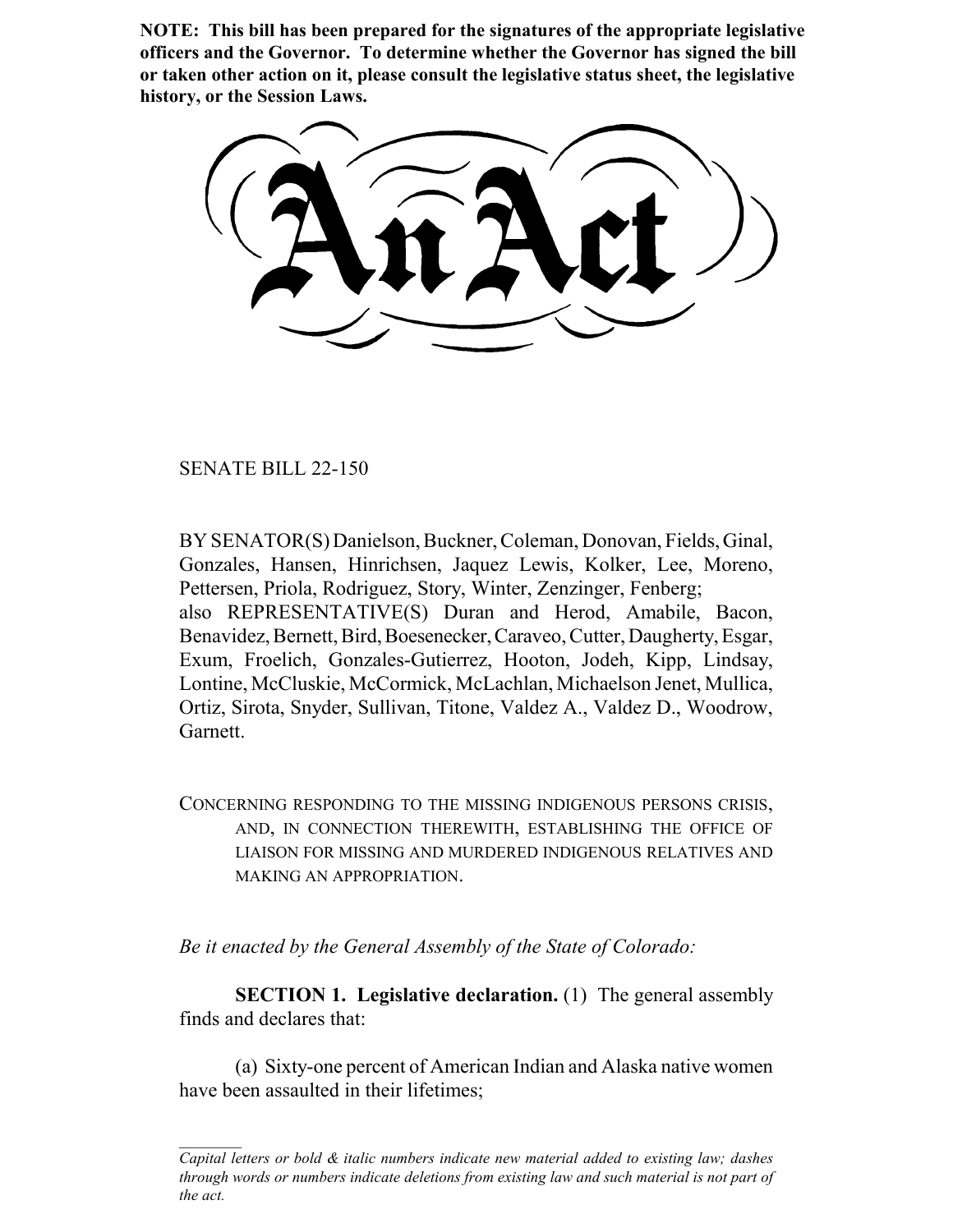(b) Compared to all other races, American Indians and Alaska natives are two and one-half times more likely to experience violent crimes and at least two times more likely to experience rape or sexual assault crimes;

(c) Jurisdictional issues and data-sharing barriers between intergovernmental agencies and tribal governments result in confusing reporting mechanisms for those whose relatives are missing or murdered and very limited data about those missing or murdered indigenous relatives;

(d) It is necessary to develop and promote best practices and training for:

(I) Promoting community relations with indigenous populations;

(II) Law enforcement's response to indigenous persons who report missing relatives; and

(III) Data collection relating to reports of missing or murdered indigenous relatives;

(e) Other states, including Montana, Oklahoma, Minnesota, Washington, and Wyoming, have adopted legislation establishing entities to address issues related to violence against indigenous persons, including addressing jurisdictional and data-sharing barriers and a lack of best practices for law enforcement; and

(f) Colorado can best serve and seek justice for indigenous persons who have been the victims of violence by establishing an office to serve as a liaison on behalf of missing or murdered indigenous relatives.

**SECTION 2.** In Colorado Revised Statutes, **add** part 26 to article 33.5 of title 24 as follows:

# PART 26

## MISSING AND MURDERED INDIGENOUS RELATIVES

**24-33.5-2601. Definitions.** AS USED IN THIS PART 26, UNLESS THE

PAGE 2-SENATE BILL 22-150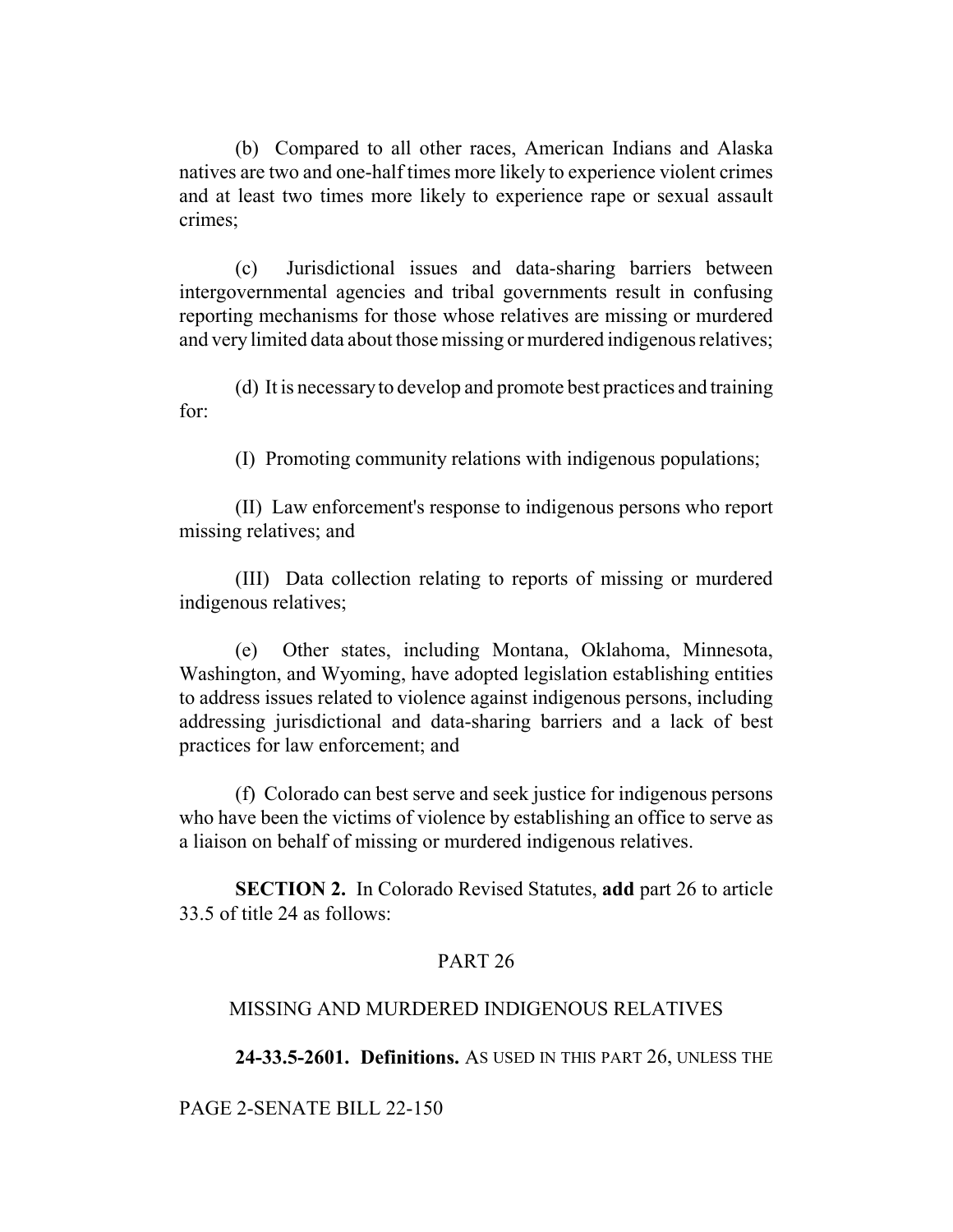CONTEXT OTHERWISE REQUIRES:

(1) "DIRECTOR" MEANS THE DIRECTOR OF THE OFFICE, APPOINTED PURSUANT TO SECTION 24-33.5-2603 (2).

(2) "INDIGENOUS" MEANS HAVING DESCENDED FROM PEOPLE WHO WERE LIVING IN NORTH AMERICA PRIOR TO THE TIME PEOPLE FROM EUROPE BEGAN SETTLING IN NORTH AMERICA, BEING AN ENROLLED MEMBER OF A FEDERALLY RECOGNIZED INDIAN TRIBE, OR BEING A LINEAL DESCENDANT OF A TRIBALLY ENROLLED PARENT OR GUARDIAN.

(3) "INDIGENOUS-LED ORGANIZATION" MEANS AN ORGANIZATION OR ENTITY WHOSE BOARD OR DECISION-MAKING BODY MEMBERSHIP IS ENTIRELY INDIGENOUS AND WHOSE STAFF IS COMPRISED OF AT LEAST SEVENTY PERCENT INDIGENOUS PERSONS.

(4) "MISSING OR MURDERED INDIGENOUS RELATIVE" MEANS ANY MISSING OR MURDERED INDIGENOUS PERSON.

(5) "OFFICE" MEANS THE OFFICE OF LIAISON FOR MISSING AND MURDERED INDIGENOUS RELATIVES ESTABLISHED IN SECTION 24-33.5-2603.

**24-33.5-2602. Missing and murdered indigenous relatives department duties.** (1) THE DEPARTMENT SHALL IMPROVE THE INVESTIGATION OF MISSING AND MURDERED INDIGENOUS RELATIVE CASES AND ADDRESS INJUSTICE IN THE CRIMINAL JUSTICE SYSTEM'S RESPONSE TO THE CASES OF MISSING AND MURDERED INDIGENOUS RELATIVE CASES. THE EXECUTIVE DIRECTOR SHALL ASSIGN STAFF AS NECESSARY TO CARRY OUT THE DUTIES DESCRIBED IN THIS PART 26 AND MAY ASSIGN THE DUTIES TO THE VARIOUS DIVISIONS AND OFFICES IN THE DEPARTMENT, INCLUDING THE OFFICE OF LIAISON FOR MISSING AND MURDERED INDIGENOUS RELATIVES AND THE COLORADO BUREAU OF INVESTIGATION.

(2) THE DEPARTMENT SHALL:

(a) FACILITATE TECHNICAL ASSISTANCE AND WORK WITH TRIBAL, STATE, AND FEDERAL LAW ENFORCEMENT AGENCIES ON MISSING PERSONS INVESTIGATIONS AND HOMICIDE CASES INVOLVING INDIGENOUS VICTIMS;

(b) DEVELOP A BEST PRACTICES PROTOCOL FOR LAW ENFORCEMENT

PAGE 3-SENATE BILL 22-150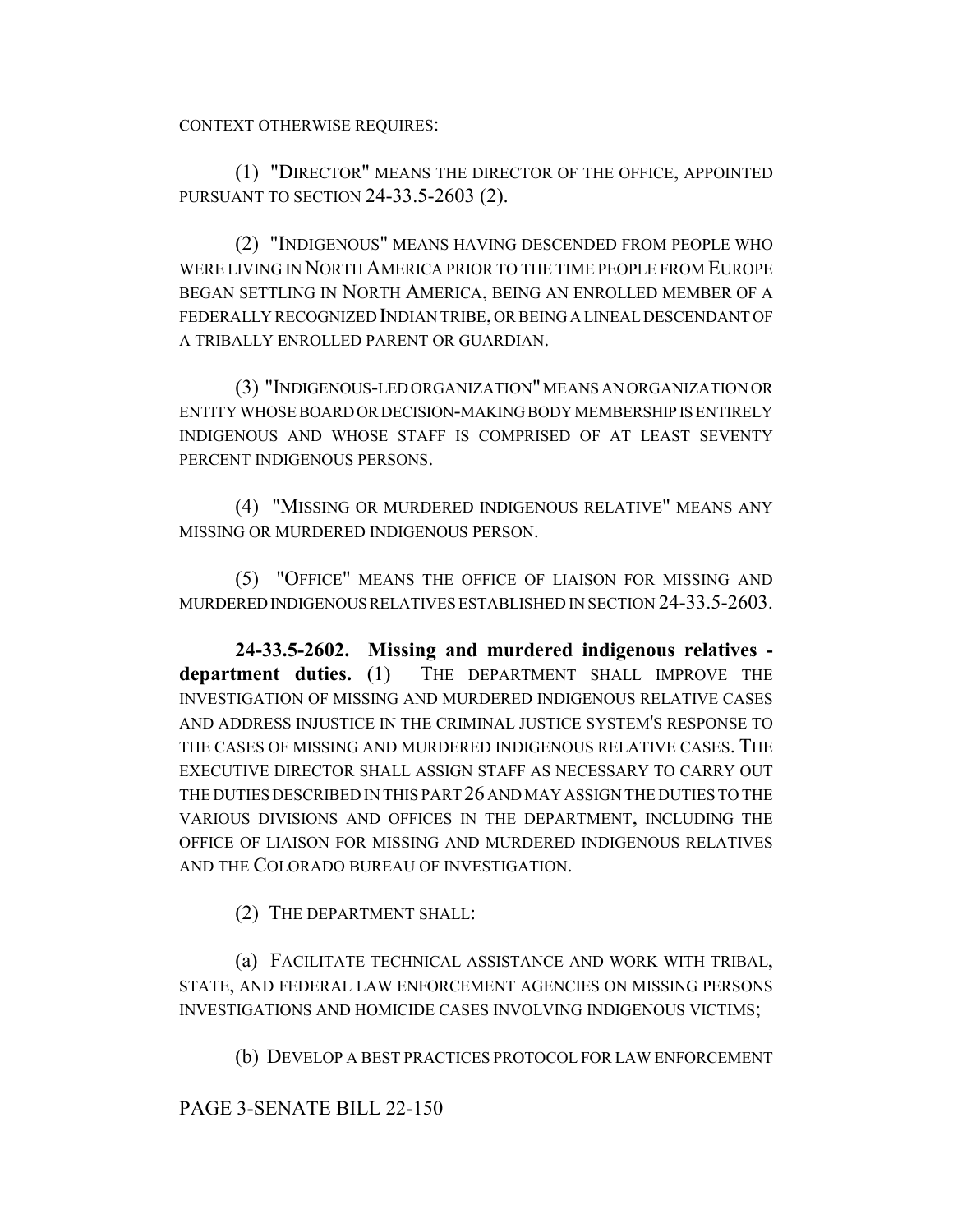RESPONSE TO REPORTS OF MISSING INDIGENOUS PEOPLE;

(c) CONDUCT CASE REVIEWS AND REPORT ON THE RESULTS OF CASE REVIEWS FOR THE FOLLOWING TYPES OF MISSING OR MURDERED INDIGENOUS RELATIVES CASES:

(I) COLD CASES FOR MISSING INDIGENOUS PEOPLE; AND

(II) DEATH INVESTIGATION REVIEW FOR CASES OF INDIGENOUS PEOPLE RULED AS SUICIDE OR OVERDOSE UNDER SUSPICIOUS CIRCUMSTANCES;

(d) DEVELOP AND ENHANCE PARTNERSHIPS WITH TRIBAL LAW ENFORCEMENT AND COMMUNITIES TO BUILD TRUST, ENSURE EASE OF REPORTING, COORDINATE INVESTIGATIONS, AND TIMELY ENTER INFORMATION REGARDING MISSING AND MURDERED INDIGENOUS RELATIVES INTO RELEVANT CRIMINAL JUSTICE DATABASES;

(e) WORK WITH THE FEDERAL BUREAU OF INVESTIGATION ON REPORTED MISSING OR MURDERED INDIGENOUS RELATIVE CASES AND COORDINATE WITH LOCAL LAW ENFORCEMENT AS NECESSARY FOR THE INVESTIGATION OF THE CASES;

(f) UPDATE TRIBAL LAW ENFORCEMENT AGENCIES ON THE STATUS OF CASES INVOLVING A MISSING OR MURDERED MEMBER OF THE TRIBE;

(g) COORDINATE, AS RELEVANT, WITH THE FEDERAL BUREAU OF INDIAN AFFAIRS' COLD CASE OFFICE ESTABLISHED AS PART OF ITS OPERATION LADY JUSTICE INITIATIVE, OTHER FEDERAL EFFORTS, AND EFFORTS IN NEIGHBORING STATES TO INVESTIGATE COLD CASES INVOLVING MISSING OR MURDERED INDIGENOUS RELATIVES. THIS SUBSECTION  $(1)(g)$  PERTAINS TO STATE AND FEDERAL INVESTIGATIVE EFFORTS. TRIBES ARE SOVEREIGN NATIONS THAT HAVE THE RIGHT TO DETERMINE IF AND HOW THEY WILL COORDINATE ANY INVESTIGATIVE EFFORTS.

(h) COORDINATE WITH OTHER STATE AND LOCAL OFFICES INCLUDING, BUT NOT LIMITED TO, AGENCY TRIBAL LIAISONS, THE COLORADO COMMISSION OF INDIAN AFFAIRS, AND COUNTY CORONERS TO DEVELOP TRAINING AND EDUCATION ON MISSING OR MURDERED INDIGENOUS PERSONS ISSUES, SPIRITUAL PRACTICES OR CEREMONIES PERTAINING TO HUMAN

#### PAGE 4-SENATE BILL 22-150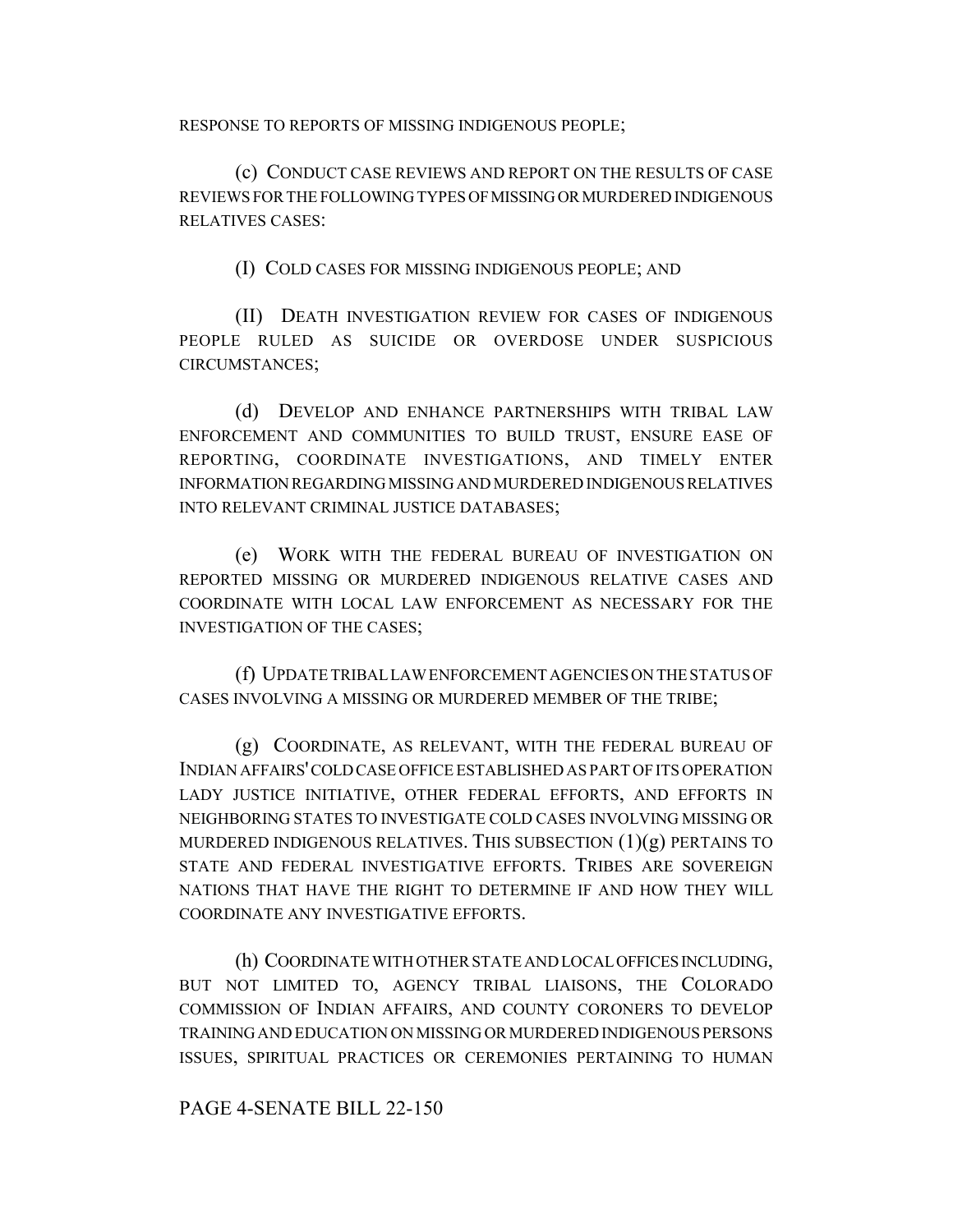REMAINS OF AN INDIGENOUS PERSON, AND THE GOVERNMENT-TO-GOVERNMENT RELATIONSHIP BETWEEN THE STATE AND TRIBES;

(i) WORK WITH THE PEACE OFFICER STANDARD AND TRAINING BOARD TO FACILITATE TRAINING FOR LAW ENFORCEMENT AND MEMBERS OF THE PUBLIC ON ISSUES RELATING TO MISSING OR MURDERED INDIGENOUS PERSONS;

(j) DEVELOP BEST PRACTICES FOR DATA ACCURACY AND PROCEDURES TO UPDATE RECORDS WHEN INDIGENOUS VICTIMS ARE INCORRECTLY IDENTIFIED IN REPORTS AND RECOMMEND POLICIES AND BEST PRACTICES FOR MAINTAINING ACCURATE DATA AND CORRECTING VICTIM IDENTITY INACCURACIES IN REPORTS TO RELEVANT TRIBAL, STATE, AND FEDERAL LAW ENFORCEMENT AGENCIES AND ANY OTHER RELEVANT GOVERNMENT AGENCIES;

(k) COORDINATE WITH OTHER STATES TO ENSURE COLORADO IS ENACTING AND USING BEST PRACTICES FOR REPORTING, TRACKING, AND INVESTIGATING MISSING OR MURDERED INDIGENOUS RELATIVES CASES AND TO IDENTIFY CASES INVOLVING REPEAT OFFENDERS;

(l) RECOMMEND TO THE HOUSE OF REPRESENTATIVES JUDICIARY COMMITTEE AND THE SENATE JUDICIARY COMMITTEE, OR THEIR SUCCESSOR COMMITTEES, AND ANY RELEVANT LAW ENFORCEMENT AGENCIES, LEGISLATIVE AND AGENCY ACTIONS TO ADDRESS INJUSTICE IN THE CRIMINAL JUSTICE SYSTEM'S RESPONSE TO THE CASES OF MISSING OR MURDERED INDIGENOUS RELATIVES;

(m) DEVELOP RECOMMENDATIONS AND FACILITATE TRAINING TO STRENGTHEN THE TRAUMA-INFORMED AND VICTIM-CENTERED RESPONSE OF LAW ENFORCEMENT, COURTS, AND THE HEALTH-CARE SYSTEM AS TO THE CAUSE OF VIOLENCE AGAINST INDIGENOUS SURVIVORS AND MAKE THE RECOMMENDATIONS AVAILABLE TO INTERESTED ORGANIZATIONS, RELEVANT TRIBAL, STATE, AND FEDERAL LAW ENFORCEMENT AGENCIES, AND ANY OTHER RELEVANT AGENCIES;

(n) ASSIST FAMILIES, TRIBAL AGENCIES, AND NONGOVERNMENTAL ENTITIES IN USING THE NATIONAL MISSING AND UNIDENTIFIED PERSONS SYSTEM ADMINISTERED BY THE NATIONAL INSTITUTE OF JUSTICE WITHIN THE

### PAGE 5-SENATE BILL 22-150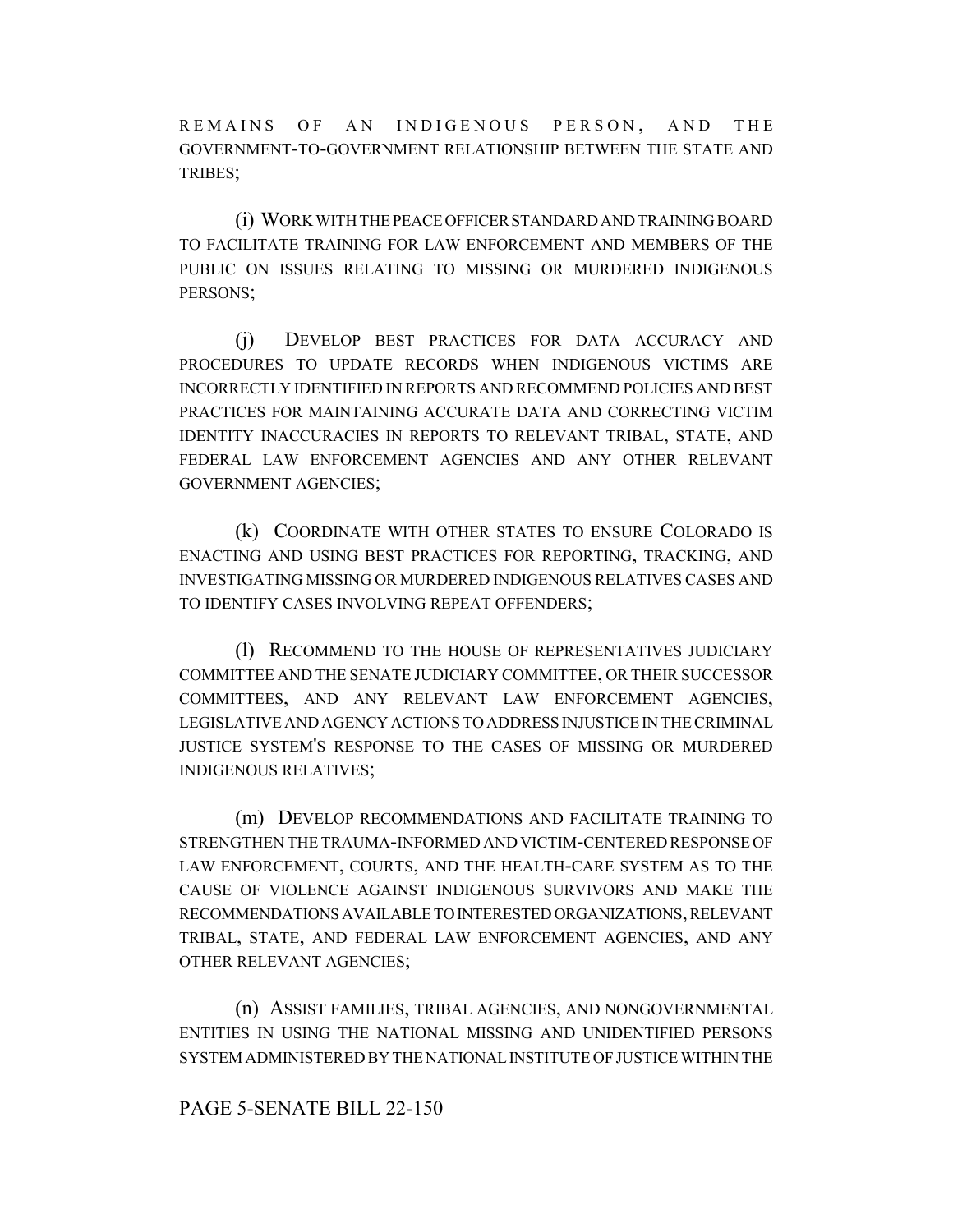UNITED STATES DEPARTMENT OF JUSTICE, AND OTHER RESOURCES;

(o) PROVIDE GUIDANCE TO FAMILIES OF INDIGENOUS VICTIMS ON HOW TO NAVIGATE STATE AND FEDERAL DISTRICT COURT CASES;

(p) INFORM INDIGENOUS COMMUNITY MEMBERS AND FAMILY MEMBERS ABOUT ACTIVE COMMUNITY-LED GRASSROOTS OR VOLUNTEER COLLABORATIONS THAT ARE ORGANIZING OR CONDUCTING SEARCH EFFORTS, SUPPORT GROUPS, OR OTHER SUPPORTIVE EFFORTS THAT ARE RELEVANT TO THE COMMUNITY'S OR FAMILY MEMBER'S MISSING OR MURDERED INDIGENOUS RELATIVE; AND

(q) CONSULT WITH INDIGENOUS-LED COMMUNITY ORGANIZATIONS THAT SERVE INDIGENOUS POPULATIONS TO PROMOTE, AND DEVELOP BEST PRACTICES FOR PROMOTING, COMMUNITY RELATIONS WITH INDIGENOUS POPULATIONS.

**24-33.5-2603. Office of liaison for missing and murdered indigenous relatives - created - director - collaboration - advisory board.** (1) THERE IS CREATED IN THE DEPARTMENT THE OFFICE OF LIAISON FOR MISSING AND MURDERED INDIGENOUS RELATIVES TO WORK ON BEHALF OF THOSE WHO ARE MISSING OR MURDERED.THE OFFICE IS A **TYPE 2** ENTITY, AS DEFINED IN SECTION 24-1-105, AND EXERCISES ITS POWERS AND PERFORMS ITS DUTIES AND FUNCTIONS UNDER THE DEPARTMENT.

(2) (a) THE EXECUTIVE DIRECTOR OF THE DEPARTMENT SHALL APPOINT THE DIRECTOR OF THE OFFICE PURSUANT TO SECTION 13 OF ARTICLE XII OF THE STATE CONSTITUTION. THE DIRECTOR OF THE OFFICE MUST BE A PERSON CLOSELY CONNECTED TO A TRIBE OR THE INDIGENOUS COMMUNITY AND WHO IS HIGHLY KNOWLEDGEABLE ABOUT CRIMINAL INVESTIGATIONS. THE EXECUTIVE DIRECTOR IS ENCOURAGED TO CONSIDER CANDIDATES FOR APPOINTMENT WHO ARE RECOMMENDED BY TRIBES AND INDIGENOUS COMMUNITIES.

(b) THE DIRECTOR MAY APPOINT STAFF AS NECESSARY TO CARRY OUT THE DUTIES OF THE OFFICE. IN APPOINTING STAFF FOR THE OFFICE, THE DIRECTOR SHALL GIVE PREFERENCE TO THOSE WITH EXPERIENCE WORKING WITH INDIGENOUS PERSONS AND INDIAN TRIBES. THE DIRECTOR SHALL ENCOURAGE INDIGENOUS PERSONS TO APPLY FOR POSITIONS IN THE OFFICE.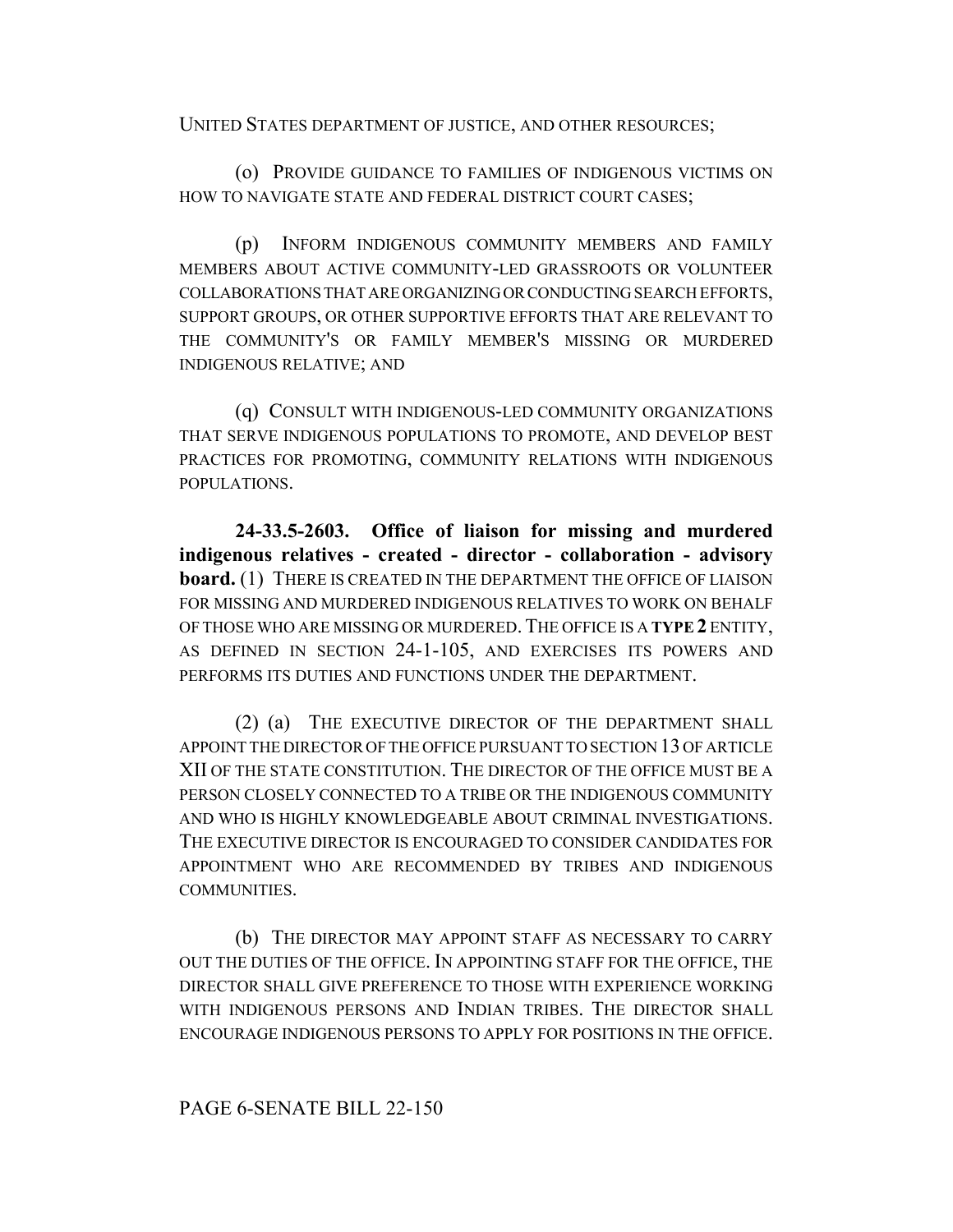(3) THE OFFICE SHALL SERVE AS A LIAISON ON BEHALF OF THE INDIGENOUS COMMUNITY ON ISSUES RELATED TO MISSING OR MURDERED INDIGENOUS RELATIVES, SUPPORT THE ADVISORY BOARD CREATED IN SUBSECTION (4) OF THIS SECTION, AND CARRY OUT ANY DUTIES ASSIGNED BY THE EXECUTIVE DIRECTOR.IN CARRYING OUT ITS DUTIES, THE OFFICE SHALL COLLABORATE WITH ANY RELEVANT ENTITIES, INCLUDING THE COLORADO COMMISSION OF INDIAN AFFAIRS, FEDERALLY RECOGNIZED TRIBES, INDIGENOUS-LED ORGANIZATIONS, TRIBAL AND LOCAL LAW ENFORCEMENT AGENCIES, THE COLORADO BUREAU OF INVESTIGATION, AND THE COLORADO STATE PATROL.

(4) (a) THERE IS ESTABLISHED IN THE OFFICE THE COMMUNITY VOLUNTEER ADVISORY BOARD TO IDENTIFY AND ADVISE THE OFFICE ON AREAS OF CONCERN REGARDING MISSING OR MURDERED INDIGENOUS RELATIVES AND ISSUES RELATING TO ORGANIZING OR CONDUCTING SEARCH EFFORTS, SUPPORT GROUPS, OR OTHER SUPPORTIVE EFFORTS RELATED TO MISSING OR MURDERED INDIGENOUS RELATIVES. THE ADVISORY BOARD SHALL MEET AT LEAST ONCE PER QUARTER IN STATE FISCAL YEAR 2022-23, AND BIANNUALLY THEREAFTER, AT DATES AND TIMES AS CALLED BY THE EXECUTIVE DIRECTOR.THE ADVISORY BOARD MAY MEET ELECTRONICALLY.

(b) THE ADVISORY BOARD IS COMPRISED OF THE FOLLOWING MEMBERS:

(I) TEN MEMBERS APPOINTED BY THE EXECUTIVE DIRECTOR, AS FOLLOWS:

(A) ONE REPRESENTATIVE OF AN INDIGENOUS-LED ORGANIZATION THAT PROVIDES ADVOCACY OR COUNSELING FOR INDIGENOUS VICTIMS OF VIOLENCE;

(B) ONE REPRESENTATIVE OF AN INDIGENOUS-LED ORGANIZATION THAT PROVIDES LEGAL SERVICES FOR INDIGENOUS VICTIMS OF VIOLENCE;

(C) ONE REPRESENTATIVE OF AN INDIGENOUS-LED ORGANIZATION THAT PROVIDES HEALTH SERVICES TO INDIGENOUS VICTIMS OF VIOLENCE;

(D) ONE REPRESENTATIVE OF A COMMUNITY-BASED ORGANIZATION THAT PROVIDES SERVICES TO AN URBAN INDIGENOUS COMMUNITY;

### PAGE 7-SENATE BILL 22-150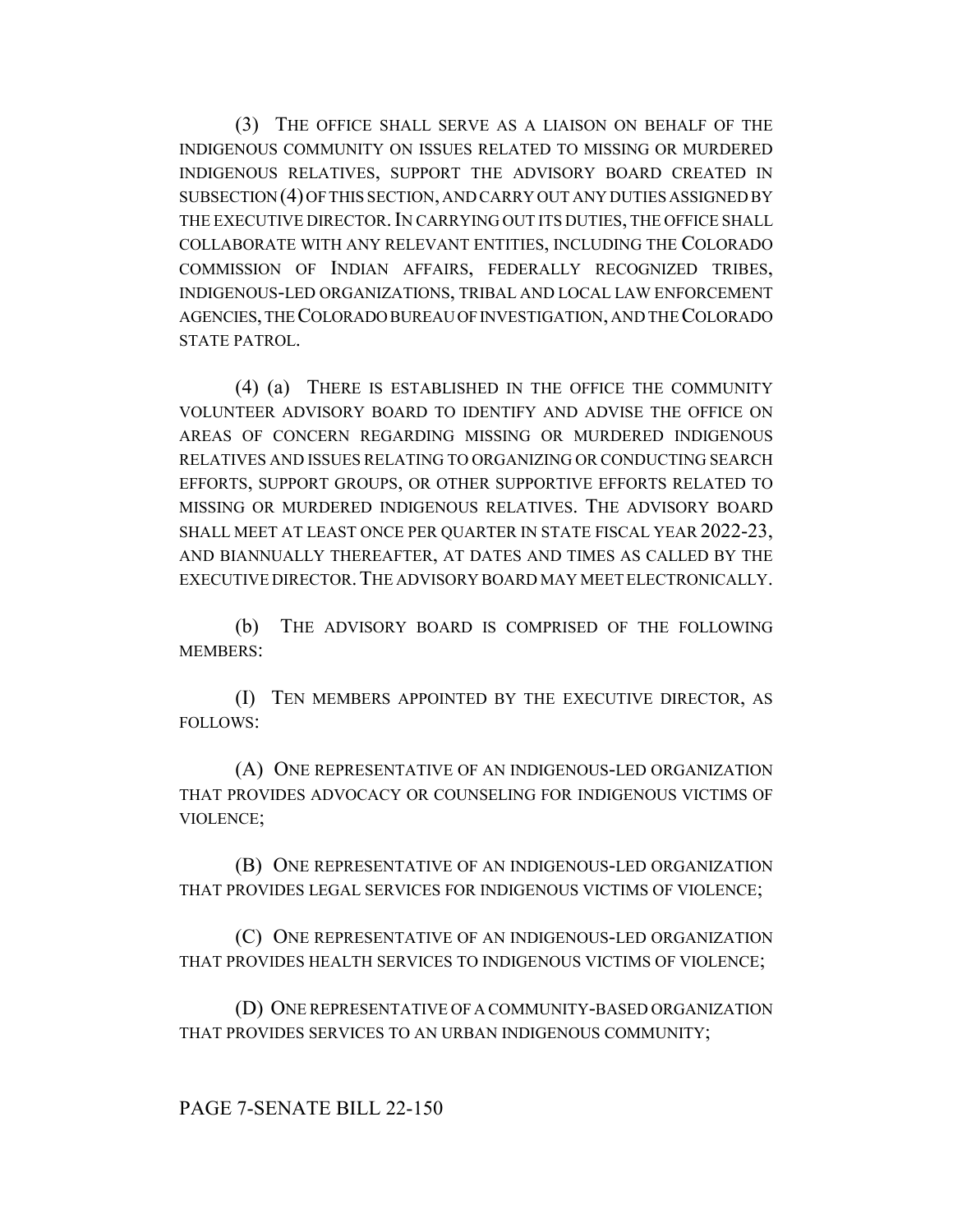(E) ONE REPRESENTATIVE OF A COMMUNITY-BASED ORGANIZATION THAT PROVIDES SERVICES TO A RURAL INDIGENOUS COMMUNITY;

(F) ONE REPRESENTATIVE OF A COMMUNITY-BASED VICTIM ADVOCATE ORGANIZATION SERVING COLORADO'S INDIGENOUS POPULATION;

(G) ONE REPRESENTATIVE OF A NATIONAL ORGANIZATION THAT PROVIDES EDUCATION AND AWARENESS OF MISSING AND MURDERED INDIGENOUS RELATIVES; AND

(H) THREE MEMBERS WHO ARE INDIGENOUS PEOPLE WHO HAVE BEEN VICTIMS OF VIOLENCE OR ARE A FAMILY MEMBER OF AN INDIGENOUS PERSON WHO HAS BEEN A VICTIM OF VIOLENCE;

(II) ONE MEMBER WHO REPRESENTS THE UTE MOUNTAIN UTE TRIBE, APPOINTED BY THE UTE MOUNTAIN UTE TRIBAL COUNCIL;

(III) ONE MEMBER WHO REPRESENTS THE SOUTHERN UTE INDIAN TRIBE, APPOINTED BY THE SOUTHERN UTE TRIBAL COUNCIL;

(IV) ONE MEMBER WHO REPRESENTS THE UTE INDIAN TRIBE OF THE UINTAH AND OURAY RESERVATION, APPOINTED BY THE NORTHERN UTE TRIBAL COUNCIL;

(V) FOUR MEMBERS WHO ARE EACH AN ENROLLED MEMBER OF A TRIBE WITH HISTORICAL TIES TO COLORADO, AS IDENTIFIED ON THE COLORADO TRIBAL CONTACTS LIST DEVELOPED BY HISTORY COLORADO IN PARTNERSHIP WITH THE COLORADO COMMISSION OF INDIAN AFFAIRS;

(VI) TWO MEMBERS WITH EXPERTISE IN LAW ENFORCEMENT, APPOINTED BY THE EXECUTIVE DIRECTOR FROM ANY TWO OF THE FOLLOWING CATEGORIES:

(A) A PEACE OFFICER WHO WORKS OR RESIDES ON A FEDERALLY RECOGNIZED INDIAN TRIBE'S RESERVATION IN COLORADO;

(B) A SHERIFF FROM A COUNTY WITH A POPULATION OF FEWER THAN ONE HUNDRED THOUSAND PERSONS;

(C) A SHERIFF FROM AN URBAN COUNTY;

PAGE 8-SENATE BILL 22-150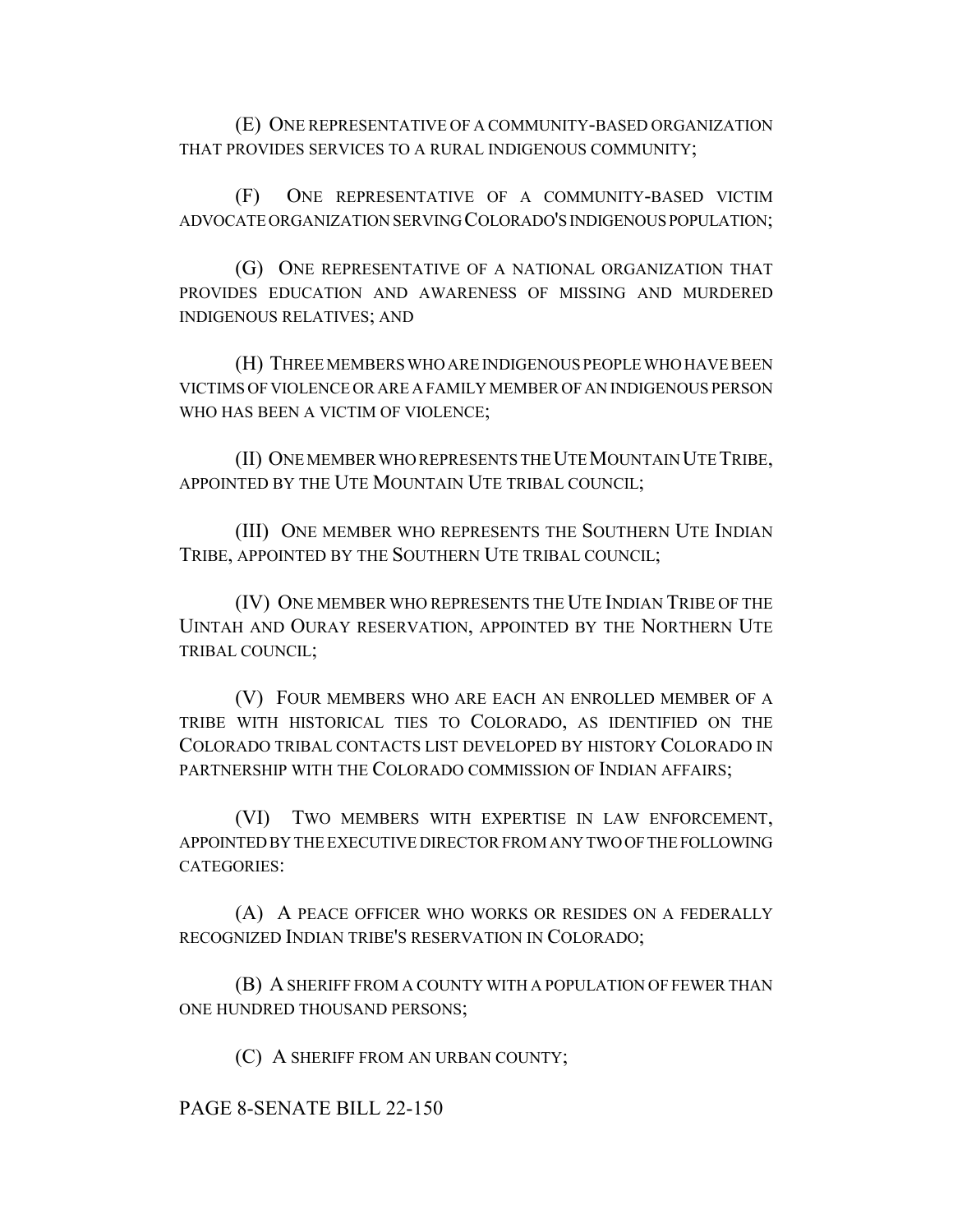(D) A REPRESENTATIVE OF THE COLORADO STATE PATROL, WITH THE APPROVAL OF THE CHIEF OF THE STATE PATROL; OR

(E) A REPRESENTATIVE OF THE COLORADO BUREAU OF INVESTIGATION, WITH THE APPROVAL OF THE DIRECTOR OF THE BUREAU; AND

(VII) TWO MEMBERS, APPOINTED BY THE EXECUTIVE DIRECTOR, WHO EACH REPRESENT ONE OF THE FOLLOWING:

(A) THE ATTORNEY GENERAL'S OFFICE, APPOINTED WITH THE APPROVAL OF THE ATTORNEY GENERAL;

(B) THE JUDICIAL BRANCH, APPOINTED WITH THE APPROVAL OF THE STATE COURT ADMINISTRATOR;

(C) THE COLORADO COMMISSION OF INDIAN AFFAIRS, APPOINTED WITH THE APPROVAL OF THE COMMISSION'S DIRECTOR;

(D) CERTIFIED DEATH INVESTIGATORS, WHO MUST BE A DEATH INVESTIGATOR CERTIFIED BY THE STATE CORONERS ASSOCIATION; OR

(E) THE STATE DEPARTMENT OF HUMAN SERVICES, APPOINTED WITH THE APPROVAL OF THE EXECUTIVE DIRECTOR OF THE DEPARTMENT.

(c) MEMBERS SERVE AT THE PLEASURE OF THE APPOINTING AUTHORITY. ADVISORY BOARD MEMBERS SERVE WITHOUT COMPENSATION AND WITHOUT REIMBURSEMENT FOR EXPENSES.ADVISORY BOARD MEMBERS ARE NOT OFFICE PERSONNEL.

**24-33.5-2604. Gifts, grants, and donations.** THE DEPARTMENT MAY SEEK, ACCEPT, AND EXPEND GIFTS, GRANTS, OR DONATIONS FROM PRIVATE OR PUBLIC SOURCES FOR THE PURPOSES OF THIS PART 26.

**24-33.5-2605. Information dashboard - report.** (1) THE DEPARTMENT SHALL PUBLISH ON ITS PUBLIC WEBSITE A DASHBOARD THAT DISPLAYS, IN AN INTERACTIVE, INTUITIVE, AND VISUAL MANNER, INFORMATION REGARDING MISSING OR MURDERED INDIGENOUS PERSONS, INCLUDING:

PAGE 9-SENATE BILL 22-150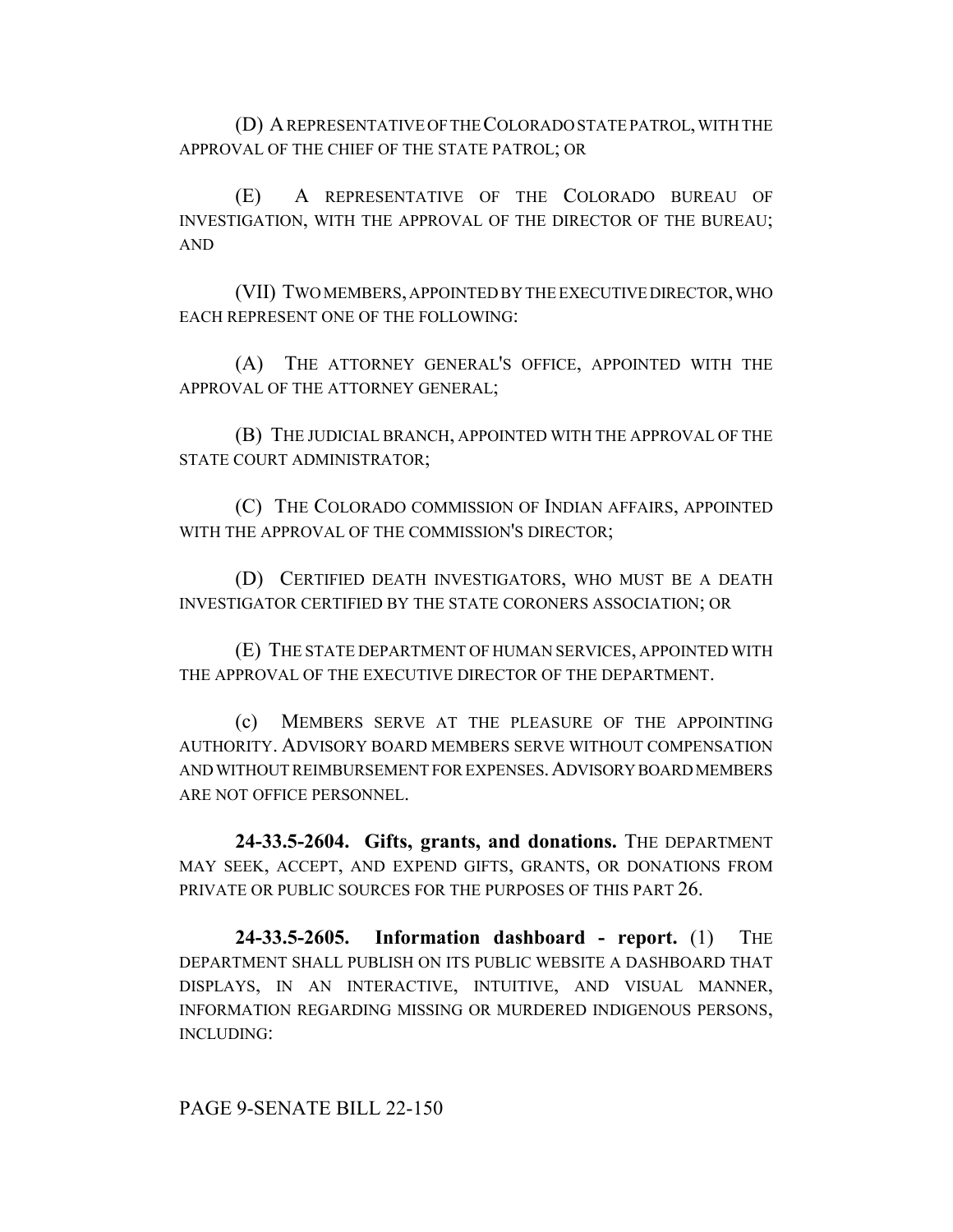(a) THE NUMBER OF CASES OF MISSING OR MURDERED INDIGENOUS RELATIVES;

(b) THE TRIBAL AFFILIATION OF EACH MISSING OR MURDERED INDIGENOUS RELATIVE, TO THE EXTENT THAT PUBLISHING TRIBAL AFFILIATION DOES NOT IDENTIFY AN INDIVIDUAL PERSON;

(c) GEOGRAPHIC INFORMATION REGARDING CASES OF MISSING OR MURDERED INDIGENOUS RELATIVES;

(d) THE RESULTS OF CASES OF MISSING OR MURDERED INDIGENOUS RELATIVES; FOR EXAMPLE, WHETHER THE PERSON IS FOUND AND WHETHER A PERPETRATOR HAS BEEN ARRESTED AND CHARGED IN THE CASE AND THE DISPOSITION OF THE CHARGES; AND

(e) RESOURCES AVAILABLE FOR FAMILY MEMBERS OF MISSING OR MURDERED INDIGENOUS RELATIVES.

(2) (a) ON OR BEFORE DECEMBER 31, 2023, AND ON OR BEFORE DECEMBER 31 OF EACH YEAR THEREAFTER, THE DEPARTMENT SHALL SUBMIT A REPORT ON MISSING OR MURDERED INDIGENOUS RELATIVES TO THE HOUSE OF REPRESENTATIVES JUDICIARY COMMITTEE AND THE SENATE JUDICIARY COMMITTEE, OR THEIR SUCCESSOR COMMITTEES, AND THE GOVERNOR'S OFFICE. THE DEPARTMENT SHALL MAKE THE REPORT AVAILABLE TO THE PUBLIC ON ITS WEBSITE. THE REPORT MUST INCLUDE AN UPDATE ABOUT MISSING OR MURDERED INDIGENOUS RELATIVES IN COLORADO, INCLUDING THE INFORMATION INCLUDED IN THE DASHBOARD DESCRIBED IN SUBSECTION (1) OF THIS SECTION; THE RECOMMENDATIONS FOR LEGISLATIVE AND GOVERNMENTAL AGENCY ACTIONS DESCRIBED IN SECTION 24-33.5-2602 AND ANY OTHER RECOMMENDATIONS TO ADDRESS INJUSTICE IN THE CRIMINAL JUSTICE SYSTEM'S RESPONSE TO THE CASES OF MISSING OR MURDERED INDIGENOUS RELATIVES; AND A SUMMARY OF THE OFFICE'S WORK DURING THE YEAR.

(b) NOTWITHSTANDING SECTION 24-1-136  $(11)(a)(I)$ , THE REPORTING REQUIREMENT DESCRIBED IN THIS SUBSECTION (2) CONTINUES INDEFINITELY.

**SECTION 3.** In Colorado Revised Statutes, **add** 24-31-319 as follows: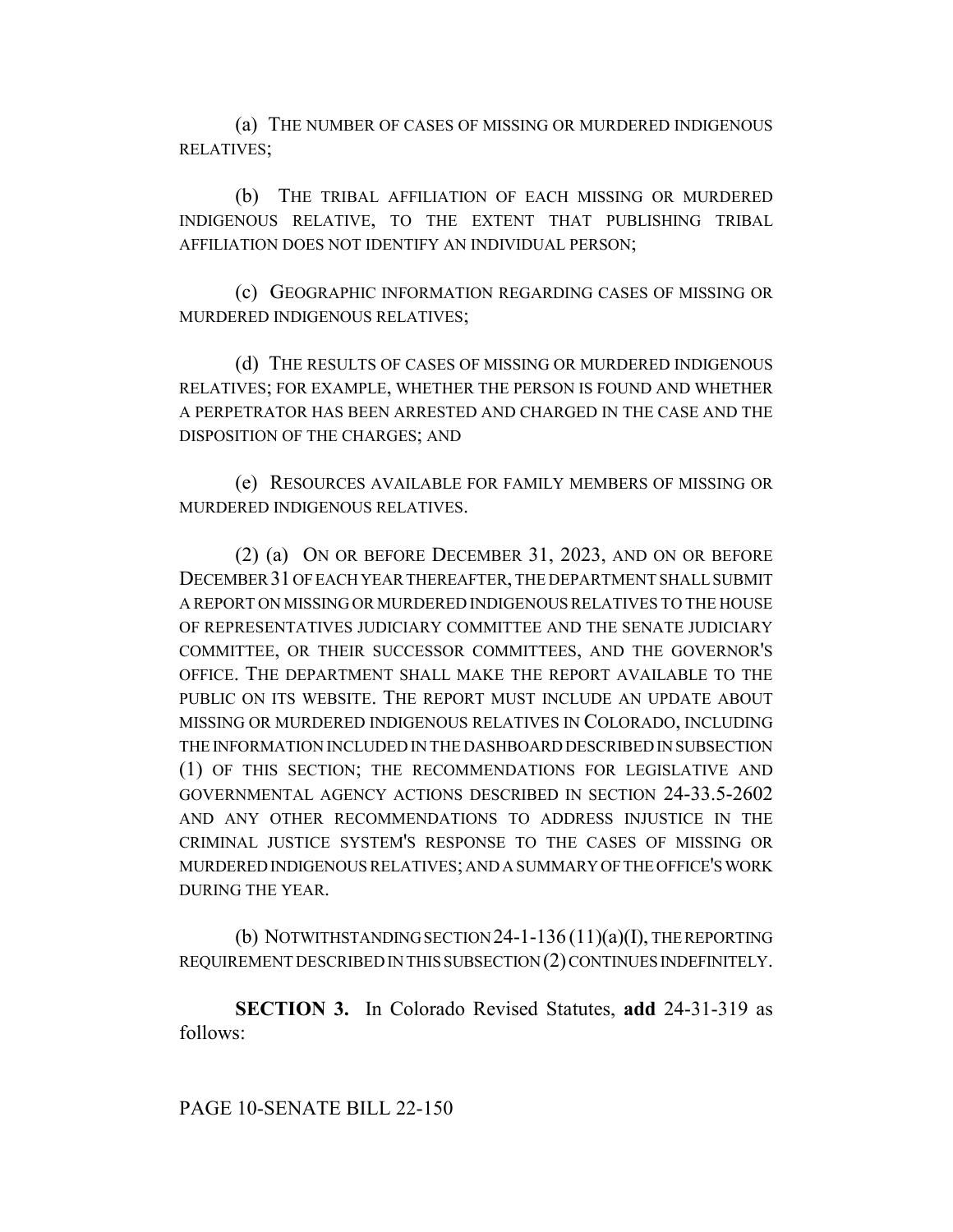**24-31-319. Training related to missing indigenous persons development - basic and in-service training required.** (1) THE P.O.S.T. BOARD SHALL WORK WITH THE OFFICE OF LIAISON FOR MISSING AND MURDERED INDIGENOUS RELATIVES CREATED IN SECTION 24-33.5-2603 TO DEVELOP AND FACILITATE TRAINING FOR PEACE OFFICERS ON ISSUES RELATING TO MISSING OR MURDERED INDIGENOUS PERSONS INVESTIGATIONS.

(2) BEGINNING JANUARY 1,2023, THE BASIC ACADEMY CURRICULUM AND ANNUAL IN-SERVICE TRAINING PROGRAMS MUST INCLUDE TRAINING CONCERNING ISSUES RELATING TO MISSING OR MURDERED INDIGENOUS PERSONS.

**SECTION 4.** In Colorado Revised Statutes, **add** 24-33.5-431 as follows:

**24-33.5-431. Missing indigenous persons - interagency cooperation - data repository - alert program - report - rules.** (1) (a) THE BUREAU SHALL COOPERATE WITH THE OFFICE OF LIAISON FOR MISSING AND MURDERED INDIGENOUS RELATIVES ESTABLISHED IN SECTION 24-33.5-2603 AND FEDERAL, STATE, TRIBAL, AND LOCAL LAW ENFORCEMENT AGENCIES FOR THE EFFICIENT INVESTIGATION OF MISSING OR MURDERED INDIGENOUS PEOPLE.

(b) ANY TIME THE BUREAU RECEIVES A REPORT OF A MISSING OR MURDERED INDIGENOUS RELATIVE, AS DEFINED IN SECTION 24-33.5-2601, WHO IS A MEMBER OF A FEDERALLY RECOGNIZED TRIBE, THE BUREAU SHALL, AS SOON AS PRACTICABLE, NOTIFY THE TRIBAL ENTITY OF THE REPORT.

(2) (a) THE BUREAU IS THE CENTRAL REPOSITORY OF INFORMATION AND SHALL OPERATE A CLEARINGHOUSE DATABASE ON MISSING INDIGENOUS PERSONS FROM COLORADO.

(b) AS A FUNCTION OF THE CENTRAL REPOSITORY, THE BUREAU SHALL PREPARE AND MAKE PUBLICLY AVAILABLE AN ANNUAL REPORT ON INFORMATION COMPILED FROM THE CLEARINGHOUSE DATABASE. THE REPORT MUST INCLUDE BIOGRAPHICAL INFORMATION COLLECTED ON MISSING PERSONS AND INCLUDE INFORMATION SUBMITTED BY FEDERAL, STATE, TRIBAL, AND LOCAL LAW ENFORCEMENT AGENCIES.

(c) THE BUREAU MAY MAKE PUBLICLY AVAILABLE INFORMATION

PAGE 11-SENATE BILL 22-150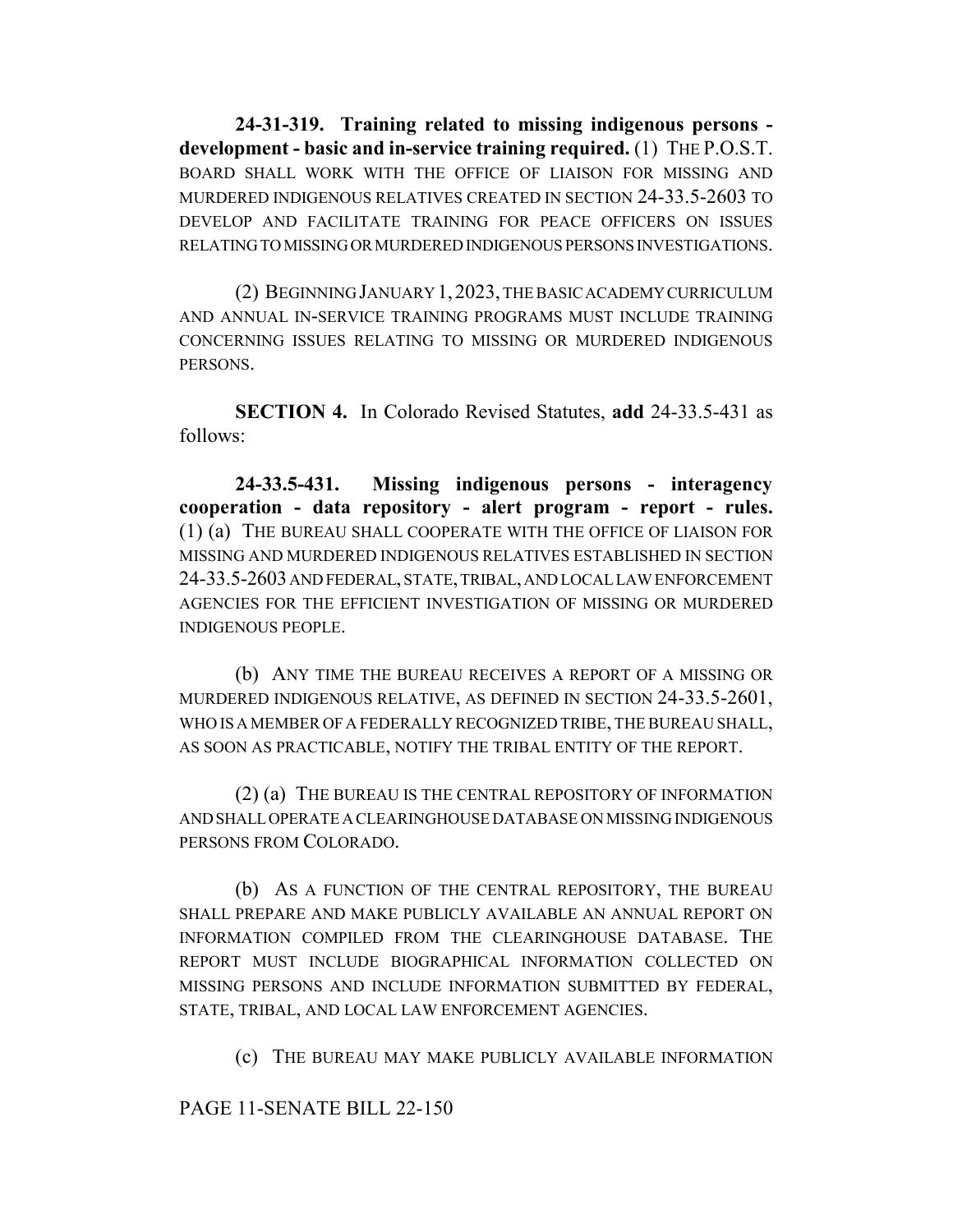ABOUT ONGOING MISSING PERSON INVESTIGATIONS TO AID IN THE EFFICIENT INVESTIGATION AND SWIFT RECOVERY OF MISSING PERSONS OR WHEN OTHERWISE IN THE PUBLIC INTEREST.

(3) (a) IN ORDER TO AID IN THE SAFE RECOVERY OF MISSING INDIGENOUS PERSONS, THE BUREAU SHALL OPERATE A MISSING INDIGENOUS PERSON ALERT PROGRAM. THE PROGRAM MUST BE A COORDINATED EFFORT AMONG THE BUREAU, LOCAL LAW ENFORCEMENT AGENCIES, FEDERALLY RECOGNIZED TRIBES, ANY GOVERNMENTAL AGENCY THAT MAY BE INVOLVED IN THE SEARCH AND RECOVERY OF A MISSING PERSON, AND THE STATE'S PUBLIC AND COMMERCIAL TELEVISION AND RADIO BROADCASTERS. THE BUREAU MAY OPERATE THE ALERT SYSTEM AS A PART OF ANY OTHER MISSING PERSON ALERT PROGRAM OPERATED BY THE BUREAU.

(b) UPON RECEIVING NOTICE OF A MISSING INDIGENOUS PERSON FROM A LAW ENFORCEMENT AGENCY PURSUANT TO SECTION 16-2.7-103, OR FROM ANY GOVERNMENTAL AGENCY THAT MAY BE INVOLVED IN THE SEARCH AND RECOVERY OF A MISSING PERSON, THE BUREAU SHALL CONFIRM THE ACCURACY OF THE INFORMATION AND THEN ISSUE AN ALERT. THE ALERT MUST BE SENT TO DESIGNATED MEDIA OUTLETS IN COLORADO. PARTICIPATING RADIO STATIONS, TELEVISION STATIONS, AND OTHER MEDIA OUTLETS MAY ISSUE THE ALERT AT DESIGNATED INTERVALS AS SPECIFIED BY RULE.THE ALERT MUST INCLUDE ALL APPROPRIATE INFORMATION FROM THE LAW ENFORCEMENT AGENCY THAT MAY ASSIST IN THE SAFE RECOVERY OF THE MISSING PERSON AND A STATEMENT INSTRUCTING ANYONE WITH INFORMATION RELATED TO THE MISSING PERSON TO CONTACT A LOCAL LAW ENFORCEMENT AGENCY.

(c) THE BUREAU SHALL CANCEL THE ALERT UPON NOTIFICATION THAT THE MISSING PERSON HAS BEEN FOUND OR AT THE END OF THE NOTIFICATION PERIOD, WHICHEVER OCCURS FIRST. A LOCAL LAW ENFORCEMENT AGENCY THAT LOCATES A MISSING PERSON WHO IS THE SUBJECT OF AN ALERT SHALL NOTIFY THE BUREAU AS SOON AS POSSIBLE THAT THE MISSING PERSON HAS BEEN LOCATED.

(d) THE EXECUTIVE DIRECTOR OF THE DEPARTMENT SHALL PROMULGATE RULES IN ACCORDANCE WITH THE "STATE ADMINISTRATIVE PROCEDURE ACT", ARTICLE 4 OF THIS TITLE 24, FOR THE IMPLEMENTATION OF THE PROGRAM. THE RULES MUST INCLUDE:

### PAGE 12-SENATE BILL 22-150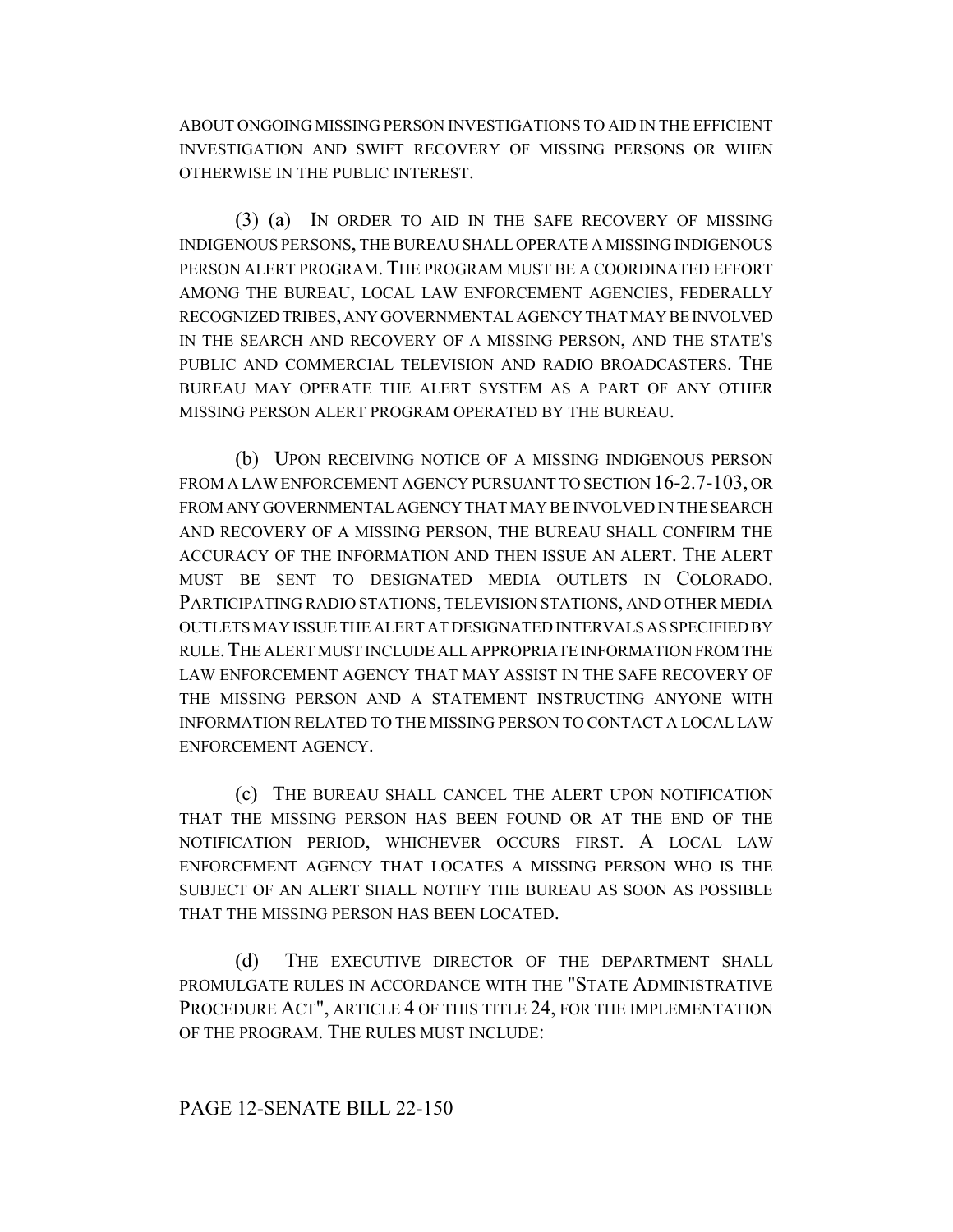(I) THE PROCESS TO BE FOLLOWED BY THE BUREAU IN CONFIRMING THE LOCAL LAW ENFORCEMENT AGENCY'S INFORMATION REGARDING A MISSING INDIGENOUS PERSON;

(II) THE PROCESS FOR REPORTING THE INFORMATION TO THE FEDERAL COMMUNICATIONS COMMISSION'S DESIGNATED STATE EMERGENCY ALERT SYSTEM BROADCASTER IN COLORADO; AND

(III) ANY ADDITIONAL PROCESSES NECESSARY FOR THE EFFECTIVE IMPLEMENTATION OF THE PROGRAM.

(e) IN ITS ANNUAL REPORT TO THE COMMITTEES OF REFERENCE PURSUANT TO SECTION 2-7-203, THE DEPARTMENT SHALL REPORT THE NUMBER OF TIMES AND DATES WHEN THE ALERT SYSTEM WAS USED; THE AGE AND GENDER OF EACH MISSING PERSON; AND WHETHER THE ALERT SYSTEM ASSISTED IN LOCATING THE MISSING PERSON. NOTWITHSTANDING SUBSECTION  $24$ -1-136 (11)(a)(I), THE REPORTING REQUIREMENT SET FORTH IN THIS SUBSECTION (3)(e) CONTINUES INDEFINITELY.

**SECTION 5.** In Colorado Revised Statutes, 16-2.7-103, **add** (3) as follows:

**16-2.7-103. Missing person reports - response.** (3) IF THE MISSING PERSON IS AN INDIGENOUS PERSON, THE BEST COURSE OF ACTION FOR THE LAW ENFORCEMENT AGENCY INCLUDES APPROPRIATE COMMUNICATIONS WITH OTHER LAW ENFORCEMENT AGENCIES THAT MAY ASSIST IN LOCATING THE MISSING INDIGENOUS PERSON.ADDITIONALLY, THE LAW ENFORCEMENT AGENCY SHALL, WITHIN EIGHT HOURS AFTER RECEIVING A REPORT OF A MISSING ADULT OR WITHIN TWO HOURS OF RECEIVING A REPORT OF A MISSING CHILD, NOTIFY THE COLORADO BUREAU OF INVESTIGATION.

**SECTION 6. Appropriation.** (1) For the 2022-23 state fiscal year, \$497,250 is appropriated to the department of public safety. This appropriation is from the general fund. To implement this act, the department may use this appropriation as follows:

(a) \$15,982 for use by the executive director's office for vehicle lease payments;

(b) \$372,798 for use by the Colorado bureau of investigation for

PAGE 13-SENATE BILL 22-150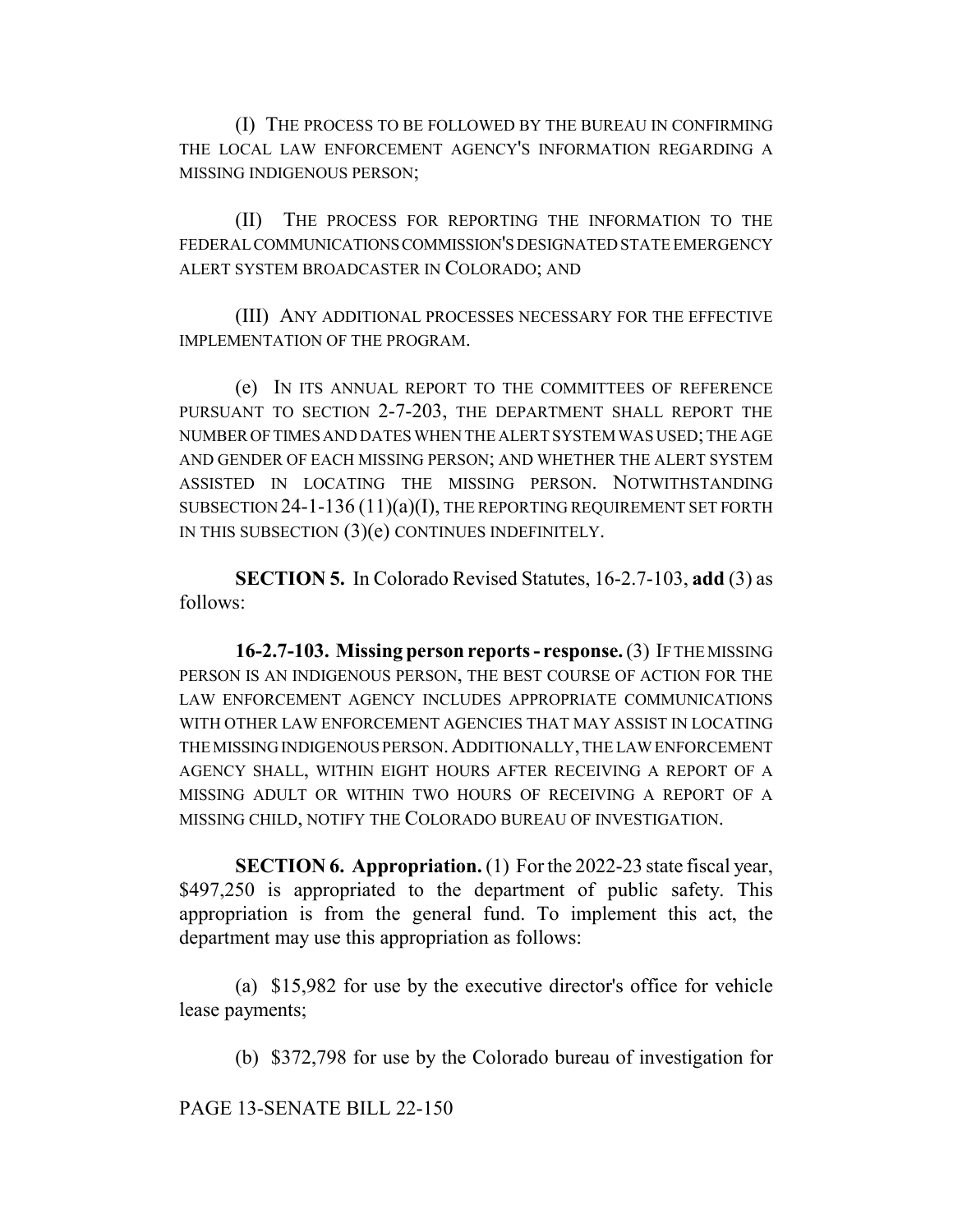personal services related to laboratory and investigative services, which amount is based on an assumption that the bureau will require an additional 4.5 FTE;

(c) \$93,590 for use by the Colorado bureau of investigation for operating expenses related to laboratory and investigative services; and

(d) \$14,880 for use by the Colorado bureau of investigation for overtime related to laboratory and investigative services.

(2) For the 2022-23 state fiscal year, \$15,982 is appropriated to the department of personnel. This appropriation is from reappropriated funds received from the department of public safety under subsection (1)(a) of this section. To implement this act, the department of personnel may use this appropriation to provide fleet vehicles for the department of public safety.

**SECTION 7. Safety clause.** The general assembly hereby finds,